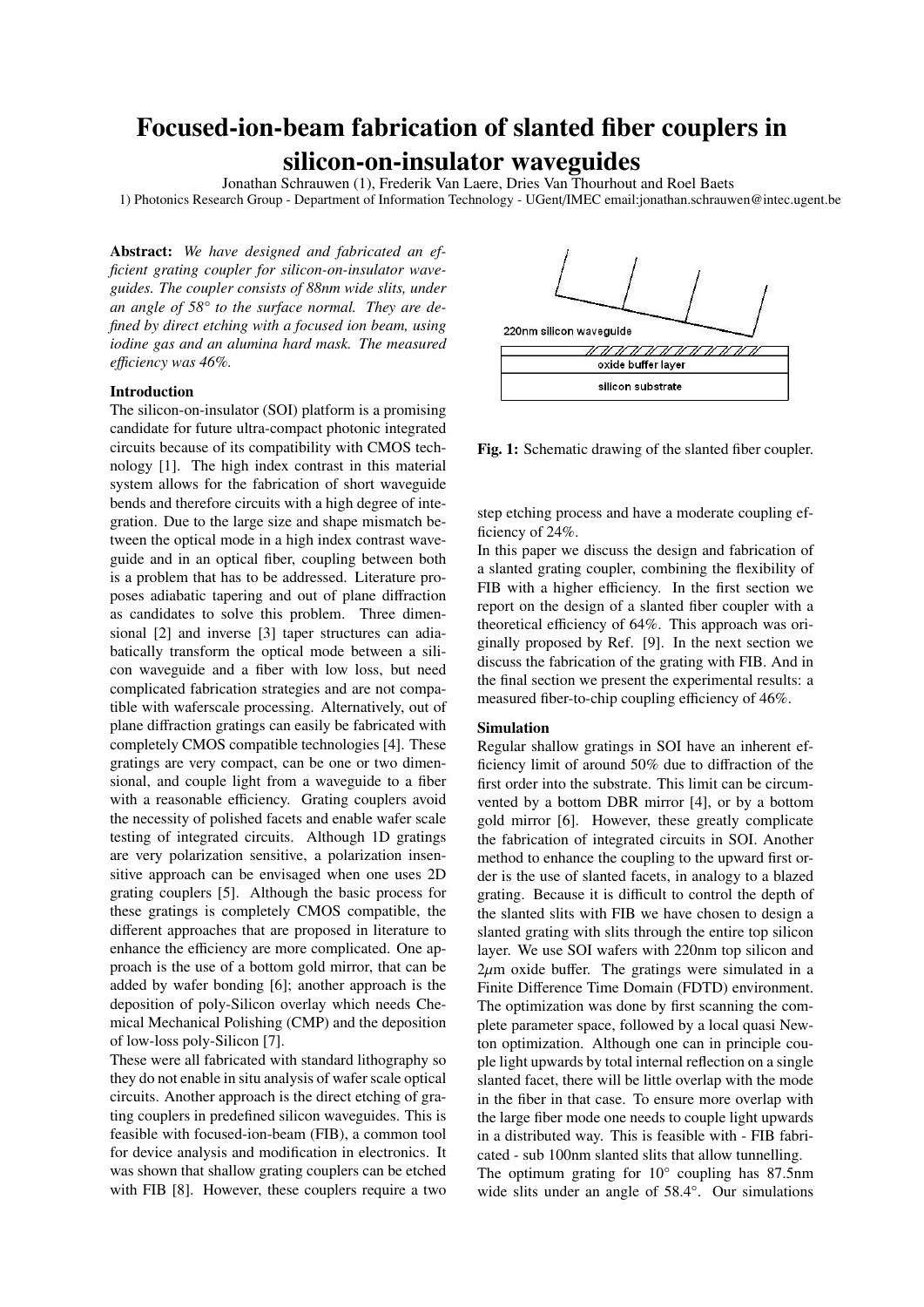

Fig. 2: Part of the FDTD simulation environment of the optimal grating with 64% efficiency. The plot shows the field pattern at 1550nm operation.



Fig. 3: Result of the slanted coupler optimization with an FDTD simulation. The curves present the power fractions coupled upwards, coupled into the fiber mounted at 10°, and reflected back into the waveguide.

were performed in a  $25\mu$ m x 14 $\mu$ m base, and converged with a 10nm mesh. A plot of the calculated field pattern for 1550nm operation is shown in Figure 2. The slanted grating coupler has a fiber-to-chip coupling efficiency of 64%, a period of 675nm and a 3dB bandwidth of 100nm. Figure 3 shows the calculated power fractions that are diffracted upwards; coupled into the fiber; and reflected in the waveguide. To ensure a low second order reflection in the waveguide the fiber mounted at 10°. For 1550nm light the back reflection is only 7%. The total amount of power diffracted out of plane is 83% at 1550nm. Although only part of this upward power is coupled into the fiber due to mode mismatch for a periodic grating, the mode mismatch can be decreased by varying slit width. However, due to fabrication complexity of varying slit widths, we have chosen to only design and fabricate periodic slanted gratings.



Fig. 4: Cross section of two slits of the slanted grating coupler. There is a good agreement with the FDTD designed grating.

#### Fabrication with focused-ion-beam

Microfabrication with FIB consists of hitting a substrate locally with high energy ions; in most commercial systems, like our FEI Dualbeam 600, these are gallium ions with energies around 30keV. In crystalline substrates this process induces lattice damage, makes the top layer amorphous, and implants ions deeper into the substrate [10, 11]. Although these effects cause optical losses and make the direct fabrication of lowloss photonic devices non-trivial, there are fabrication strategies to minimize optical losses. When carefully adopting these strategies FIB remains a promising tool due to the flexibility with which we can make photonic devices. In previous work we have for instance demonstrated that low-loss fiber couplers can be fabricated with FIB [8]. By using  $Al_2O_3$  as hard mask and  $I_2$ as selective etchant the loss by crystal damage can be minimized.  $Al_2O_3$  has a very low penetration depth for incident gallium ions and has a very low etch rate under iodine atmosphere.

Therefore 50nm of  $Al_2O_3$  was deposited on predefined SOI waveguides using electron beam evaporation. Simulations and experiments have shown that this thin layer has no influence on the propagation losses of light in the predefined waveguides. That is why we did not incorporate the layer in our simulations. To etch narrow slanted slits we have mounted the sample under 58° relative to the ion beam, and scanned lines under an iodine atmosphere. Both hard mask and silicon are etched in the same run, where narrow slits are formed due to the large etch rate difference between alumina and silicon. The etch dose was optimized to etch down to the oxide buffer layer. We have noticed that the slit width depends strongly on the beam size. The beam current used was 50pA, corresponding to a beam size of about 30nm. A cross section of two grating slits is shown in Figure 4, and a top view is shown in Figure 5. For an etch dose of  $1.1 \times 10^{13}$  Ga<sup>+</sup>/cm the slits are etched down to the oxide buffer layer and the slit width etched down to the oxide buffer layer and the slit width corresponds to the simulations. The etch time for 15 slits of  $10\mu$ m wide is about 8 minutes. After fabrication the sample was baked for two hours at 300°C in a nitrogen atmosphere.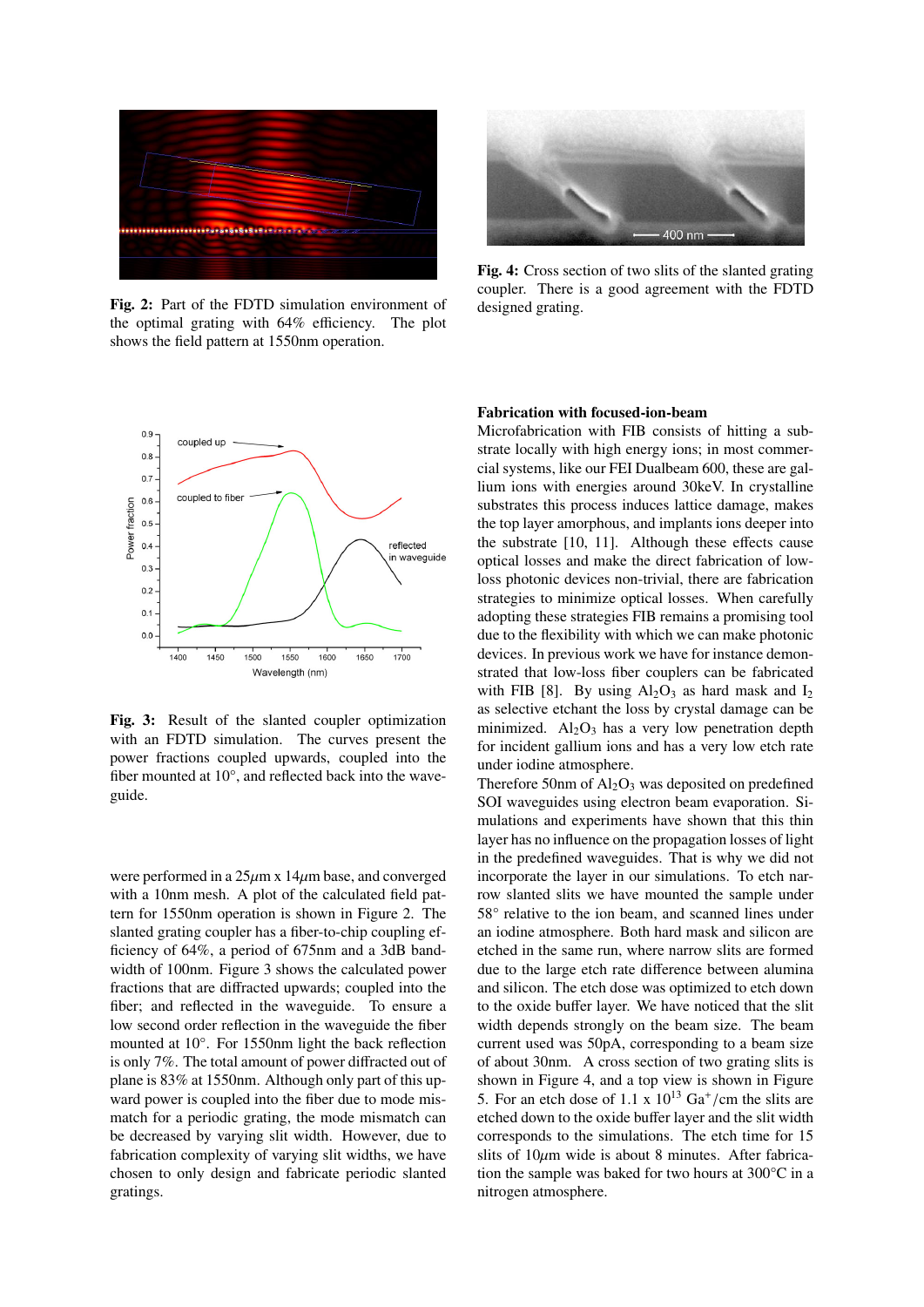

Fig. 5: A top view of the slanted grating coupler.

# Measurement and discussion

To determine the coupling efficiency of the fabricated coupling structure we have used a fiber-to-fiber transmission measurement for TE polarized light from a super luminescent LED. The structure consisted of a regular shallow input coupler fabricated with optical lithography, a broad  $10\mu$ m waveguide, and a slanted output coupler fabricated in situ with FIB. The coupling characteristic of the shallow couplers was measured in a separate setup with identical input and output couplers. The coupling efficiency of the slanted grating coupler is depicted in Figure 6. It is calculated by subtracting - on a logarithmic scale - source spectrum and shallow coupler spectrum from the measured spectrum. We have extracted a maximum fiberto-waveguide coupling efficiency of 46% and a 3dB bandwidth of about 80nm for the slanted fiber coupler fabricated with FIB.

To evaluate the discrepancy between simulated and measured coupling efficiency we have investigated the fabrication tolerances of the slanted coupler. Period, slant angle, and slot width were varied within the measurement tolerance of the cross section in Figure 4. The observed drop in efficiency was below 5%, therefore bad grating parameters can not fully explain the discrepancy. Instead, we consider the measured loss to be material related. Is is known that FIB etching generates optical losses in silicon [8]. Although the use of alumina as mask and iodine as enhancement gas considerably reduces these losses, we have noticed that an additional baking step at 300°C is necessary to fabricate slanted couplers with efficiencies above 20%. We think that the baking step removes all remaining iodine and silicon iodide from the etched region. However, the damage caused to the silicon crystal remains unaltered after a temperature treatment at 300°C. Therefore we are convinced that silicon crystal damage in the re-



Fig. 6: Coupling spectra of simulated and fabricated slanted fiber coupler, as compared to a shallow grating coupler fabricated with optical lithography.

gion of the etched slits causes the discrepancy between theory and experiment.

### **Conclusions**

We report on the design and focused-ion-beam fabrication of a slanted grating coupler in a silicon-oninsulator waveguide. The coupler has a maximum coupling efficiency of 46% and can be etched in situ, anywhere on a wafer, in less than 10 minutes.

#### Acknowledgments

This work was partly supported by the European union through the Network of Excellence ePIXnet, by the Belgian IAP-PHOTON network and the Fund for Scientific Research (FWO).

#### References

- [1] W. Bogaerts, R. Baets, P. Dumon, V. Wiaux, S. Beckx, D. Taillaert, B. Luyssaert, J. Van Campenhout, P. Bienstman and D. Van Thourhout, "Nanophotonic Waveguides in Silicon-on-"Nanophotonic Waveguides in Insulator Fabricated with CMOS Technology", *Journal of Lightwave Technology*, vol. 23(1), pp. 401-412, 2005.
- [2] A. Sure, T. Dillon, J. Murakowkski, C. Lin, D. Putsai and D.W. Prather "Fabrication and characterisation of three-dimensional silicon tapers", *Optics Express*, vol. 11, pp. 3555-3561, 2003.
- [3] G. Roelkens, P. Dumon, W. Bogaerts, D. Van Thourhout, R. Baets "Efficient Silicon-on-Insulator fiber coupler fabricated using 248nm deep UV lithography", *Photonics Technology Letters*, vol. 17(12), pp. 2613-2615, 2005.
- [4] D. Taillaert, P. Bienstman and R. Baets, "Compact efficient broadband grating coupler for silicon-oninsulator waveguides" ,*Optics Letters*, vol. 29(23), pp. 2749-2751, 2004.
- [5] D. Taillaert, H. Chong, P. Borel, L. Frandsen, R.M. De La Rue, R. Baets, "A compact twodimensional grating coupler used as a polarization splitter" ,Photonics Technology Letters, vol. 15(9), pp. 1249-1251, 2003.